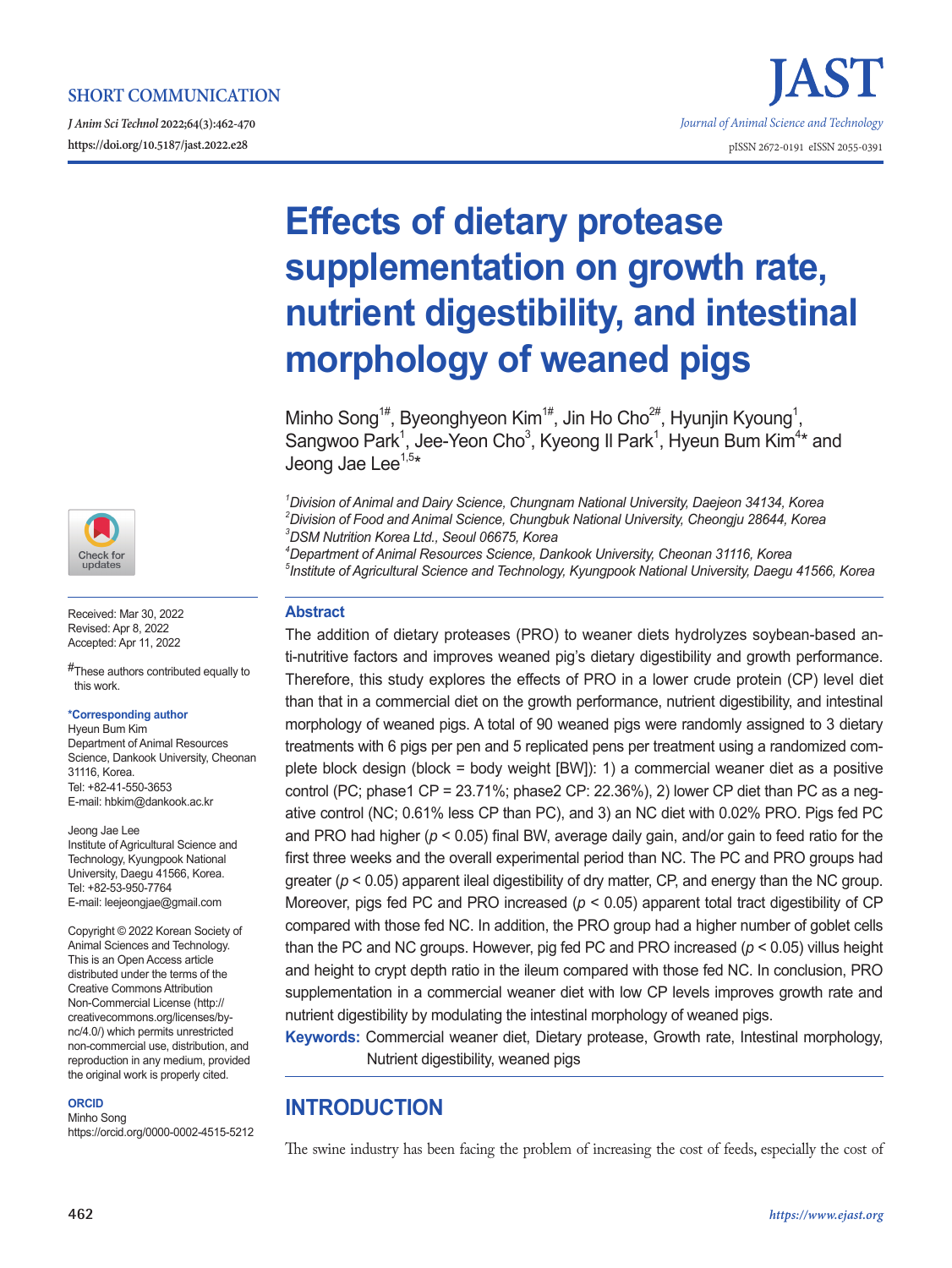Byeonghyeon Kim https://orcid.org/0000-0003-4651-6857 Jin Ho Cho https://orcid.org/0000-0001-7151-0778 Hyunjin Kyoung https://orcid.org/0000-0001-5742-5374 Sangwoo Park https://orcid.org/0000-0003-2288-1374 Jee-Yeon Cho https://orcid.org/0000-0002-7067-1841 Kyeong Il Park https://orcid.org/0000-0002-3590-3993 Hyeun Bum Kim https://orcid.org/0000-0003-1366-6090 Jeong Jae Lee https://orcid.org/0000-0002-3455-0102

#### **Competing interests**

No potential conflict of interest relevant to this article was reported.

#### **Funding sources**

This research was supported by Basic Science Research Program through the National Research Foundation of Korea (NRF) funded by the Ministry of Education (2021R1A6A3A01087326) and by DSM Nutrition Korea Ltd., Seoul, Korea.

**Acknowledgements** Not applicable.

#### **Availability of data and material**

Upon reasonable request, the datasets of this study can be available from the corresponding author.

#### **Authors' contributions**

KI, Kim HB, Lee JJ.

- Conceptualization: Song M, Kim B, Cho JH, Kim HB, Lee JJ.
- Data curation: Song M, Kim B, Park S, Lee JJ.

Formal analysis: Kim B, Cho JH, Kyoung H. Methodology: Cho JH, Cho JY, Park KI.

- Software: Kyoung H, Park KI. Validation: Song M, Park S, Kim HB, Lee JJ. Investigation: Song M, Kim B, Cho JH,
- Kyoung H, Park S, Cho JY, Lee JJ. Writing - original draft: Song M, Kim B, Cho
- JH, Kim HB, Lee JJ. Writing - review & editing: Song M, Kim B, Cho JH, Kyoung H, Park S, Cho JY, Park

## **Ethics approval and consent to participate**

The animal experiment protocol for this study was approved by the Institutional Animal Care and Use Committee of the Chungnam National University, Daejeon, Korea (approval# 201909A-CNU-00611).

ingredients used as a protein source such as soybean meal (SBM). Such increasing costs jeopardize this industry's profit [1]. Plant-based protein sources have a lower digestibility than animal-based protein sources and increase the flow of undigested proteins to the large intestine [2]. Thus, feed passes without appropriate digestion through the intestine, which is an inevitable event during the weaning period when the digestive tract has not yet matured, causing diarrhea and damaging the intestinal epithelial cells [3,4].

Several studies have reported that exogenous protease (PRO) improved the diet digestibility and growth performance of pigs during the early post-weaning period, in which there is a low ability for digestion of nutrients, and this improvement was caused because it complements their immature digestive system [5–7]. Moreover, the dietary PRO addition hydrolyzes soybean's antinutrient factors (ANFs) such as trypsin inhibitor, glycinin, and β-conglycinin that induce a decrease in intestinal epithelial integrity by damaging to the intestinal mucosa [4,8,9]. In other words, the attenuation of the intestinal damage can save energy and nutrients, and these surpluses may be distributed for the growth performance of weaned pigs [10]. In addition, exogenous proteolytic enzymes increase protein utilization in the small intestine [7,11]. In our previous studies using an experimental weaner diet, exogenous PRO supplementation with low protein feed showed improved immune response without compromising growth performance [5,9,11]. Many studies related to the dietary PRO based on sufficient protein formulation of the experimental diets conducted the positive effects of the results, but studies on commercial diets that use the minimum protein requirement of weaner diets are insufficient. Thus, PRO supplementation in low protein commercial weaner diets was hypothesized to alter the intestinal morphology with potential gut health mechanisms of weaned pigs. Therefore, this study validates the beneficial effects of PRO supplementation in a commercial weaner diet with a reduced protein source on intestinal morphology for improving growth performance and nutrient digestibility of weaned pigs.

## **MATERIALS AND METHODS**

The animal experiment protocol for this study was approved by the Institutional Animal Care and Use Committee of the Chungnam National University, Daejeon, Korea (approval# 201909A-CNU-00611).

#### **Animals, diets, and study design**

Ninety weaned pigs (Duroc × [Landrace × Yorkshire]; aged 28 days) with an average body weight (BW) of 6.96 ± 0.06 kg were randomly assigned to three dietary treatments with five replicates of six pigs per pen using a randomized complete block design (block = BW). The dietary treatments were as follows: 1) a commercial weaner diet to meet or exceed the requirement of crude protein (CP) as a positive control (PC; phase1 CP = 23.71%; phase2 CP: 22.36%), 2) lower CP diet than PC as a negative control (NC; 0.61% less CP than PC), and 3) an NC diet supplemented with 0.02% dietary PRO. The PRO contained 75,000 PRO units/g, which were extracted from *Nocardiopsis prasina* produced in *Bacillus licheniformis,* and was a commercial product (Ronozyme® ProAct, DSM nutrition products, Kaiseraugst, Switzerland). The formulated diets met the nutritional requirements for weaned pigs based on the National Research Council [12] (Table 1). The trial period lasted 42 days using a 2-phase feeding program with each phase of three weeks. All pigs had *ad libitum* access to feed and water throughout the entire period. During the final week of experiment, 0.2% chromic oxide, an indicator of indigestion, was added to all dietary treatments.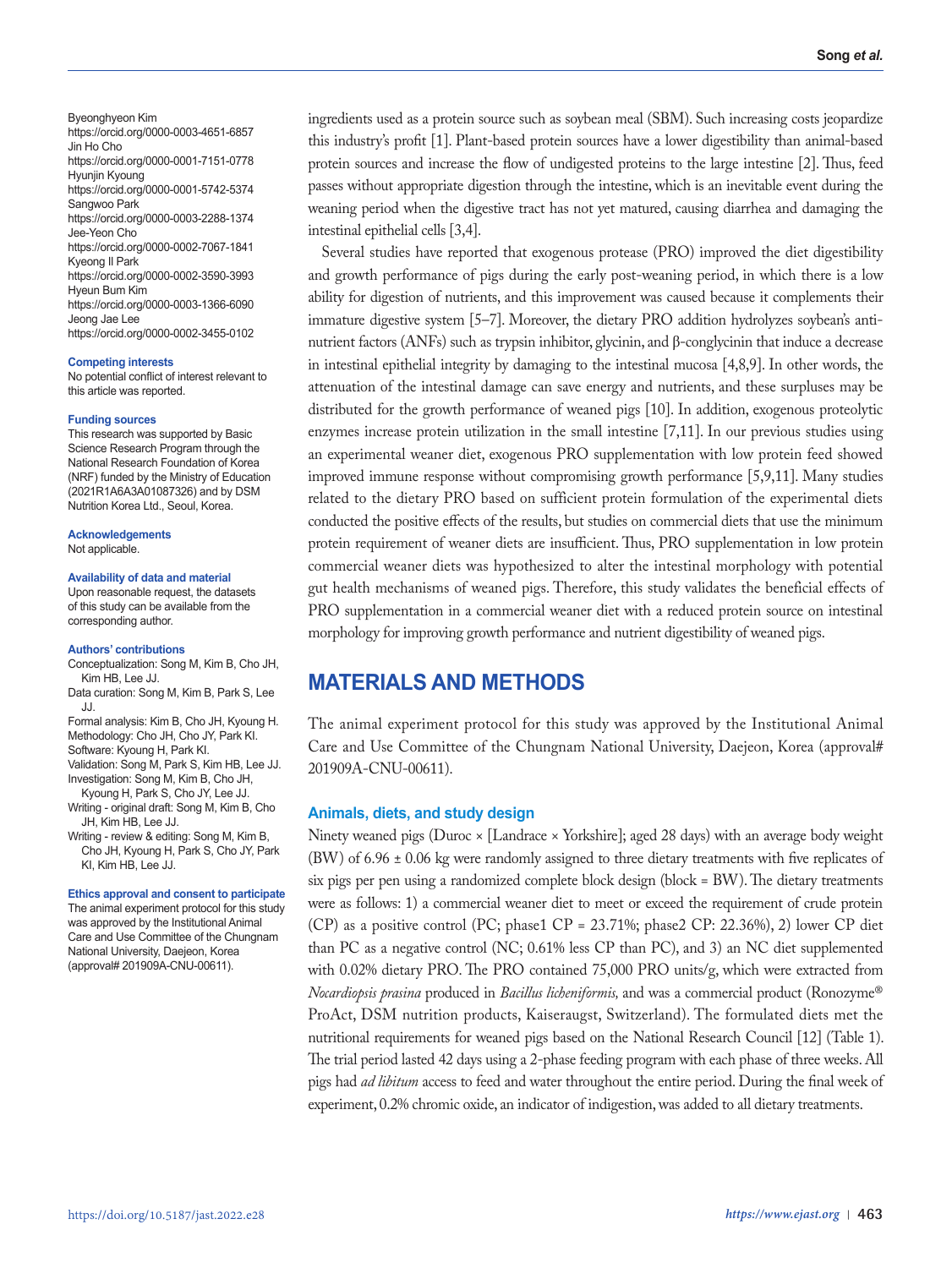| <b>Items</b>                     |                          | Phase 1        | Phase 2        |                          |  |
|----------------------------------|--------------------------|----------------|----------------|--------------------------|--|
|                                  | PC                       | <b>NC</b>      | <b>PC</b>      | <b>NC</b>                |  |
| Ingredients (%)                  | 100.00                   | 100.00         | 100.00         | 100.00                   |  |
| Corn                             | 45.00                    | 47.00          | 50.86          | 52.58                    |  |
| Soybean meal (44%)               | 18.00                    | 16.00          | 27.00          | 25.28                    |  |
| Dried whey                       | 15.00                    | 15.00          | 10.00          | 10.00                    |  |
| Soy protein concentrate          | $\overline{a}$           | $\overline{a}$ | $\overline{a}$ | $\frac{1}{2}$            |  |
| Fish meal                        | 11.46                    | 11.46          | 8.00           | 8.00                     |  |
| Spray-dried plasma               | 4.00                     | 4.00           |                | $\frac{1}{2}$            |  |
| Lactose                          | 3.00                     | 3.00           | L              | $\frac{1}{2}$            |  |
| Soybean oil                      | 3.00                     | 3.00           | 3.00           | 3.00                     |  |
| Limestone                        | 0.50                     | 0.50           | 0.60           | 0.60                     |  |
| Monocalcium phosphate            | $\overline{\phantom{a}}$ |                | 0.40           | 0.40                     |  |
| Vit-Min premix <sup>2)</sup>     | 0.04                     | 0.04           | 0.04           | 0.04                     |  |
| L-Lysine-HCl                     | $\overline{a}$           | $\overline{a}$ | 0.10           | 0.10                     |  |
| <b>DL-Methionine</b>             |                          |                |                | $\overline{a}$           |  |
| L-Threonine                      |                          |                |                | $\overline{\phantom{a}}$ |  |
| Calculated nutrient compositions |                          |                |                |                          |  |
| Metabolizable energy (Mcal/kg)   | 3.54                     | 3.54           | 3.49           | 3.49                     |  |
| Crude protein (%)                | 23.71                    | 23.10          | 22.36          | 21.75                    |  |
| Calcium (%)                      | 0.85                     | 0.85           | 0.82           | 0.82                     |  |
| Phosphorus (%)                   | 0.72                     | 0.72           | 0.68           | 0.68                     |  |
| Lysine $(\%)$                    | 1.54                     | 1.50           | 1.40           | 1.36                     |  |
| Methionine (%)                   | 0.44                     | 0.43           | 0.41           | 0.40                     |  |
| Threonine (%)                    | 1.02                     | 0.97           | 0.90           | 0.85                     |  |
| Tryptophan (%)                   | 0.29                     | 0.29           | 0.26           | 0.26                     |  |
| Cysteine (%)                     | 0.42                     | ÷              | 0.35           | $\overline{\phantom{a}}$ |  |
| Arginine (%)                     | 1.39                     | 1.36           | 1.38           | 1.35                     |  |
| Histidine (%)                    | 0.63                     | 0.62           | 0.60           | 0.59                     |  |
| Isoleucine (%)                   | 0.98                     | 0.96           | 0.94           | 0.92                     |  |
| Leucine (%)                      | 2.02                     | 1.99           | 1.88           | 1.85                     |  |
| Phenylalanine (%)                | 1.09                     |                | 1.04           |                          |  |
| Valine (%)                       | 1.17                     | 1.14           | 1.02           | 0.99                     |  |

| Table 1. Composition of the commercial diets for weaned pigs (as-fed basis) <sup>1)</sup> |
|-------------------------------------------------------------------------------------------|
|-------------------------------------------------------------------------------------------|

 $1$ <sup>1</sup>)Phase 1: week 1 to 3 (21 days); phase 2: week 4 to 6 (21 days);

<sup>2)</sup>Provided per kilogram of diet: vitamin A, 12,000 IU; vitamin D<sub>3</sub>, 2,500 IU; vitamin E, 30 IU; vitamin K<sub>3</sub>, 3 mg; D-pantothenic acid, 15 mg; nicotinic acid, 40 mg; choline, 400 mg; and vitamin B<sub>12</sub>, 12 μg; Fe, 90 mg from iron sulfate; Cu, 8.8 mg from copper sulfate; Zn, 100 mg from zinc oxide; Mn, 54 mg from manganese oxide; I, 0.35 mg from potassium iodide; Se, 0.30 mg from sodium selenite.

PC, positive control; NC, negative control.

## **Sample collection and preparation for analysis**

The weight of each pig and pen was recorded on days 1, 7, 14, 21, and 42 to calculate average daily gain (ADG), average daily feed intake (ADFI), and gain to feed ratio (G:F) for the growth performance of weaned pigs. Fecal samples from one randomly selected pig per pen were collected daily for day 3 using the rectal massage method in the final week after the day 4 adaptation period. Each dietary treatment and fecal sample was stored at –80℃ for analyzing apparent total tract digestibility (ATTD) of nutrients. On the last day (day 42) of the experiment, one pig randomly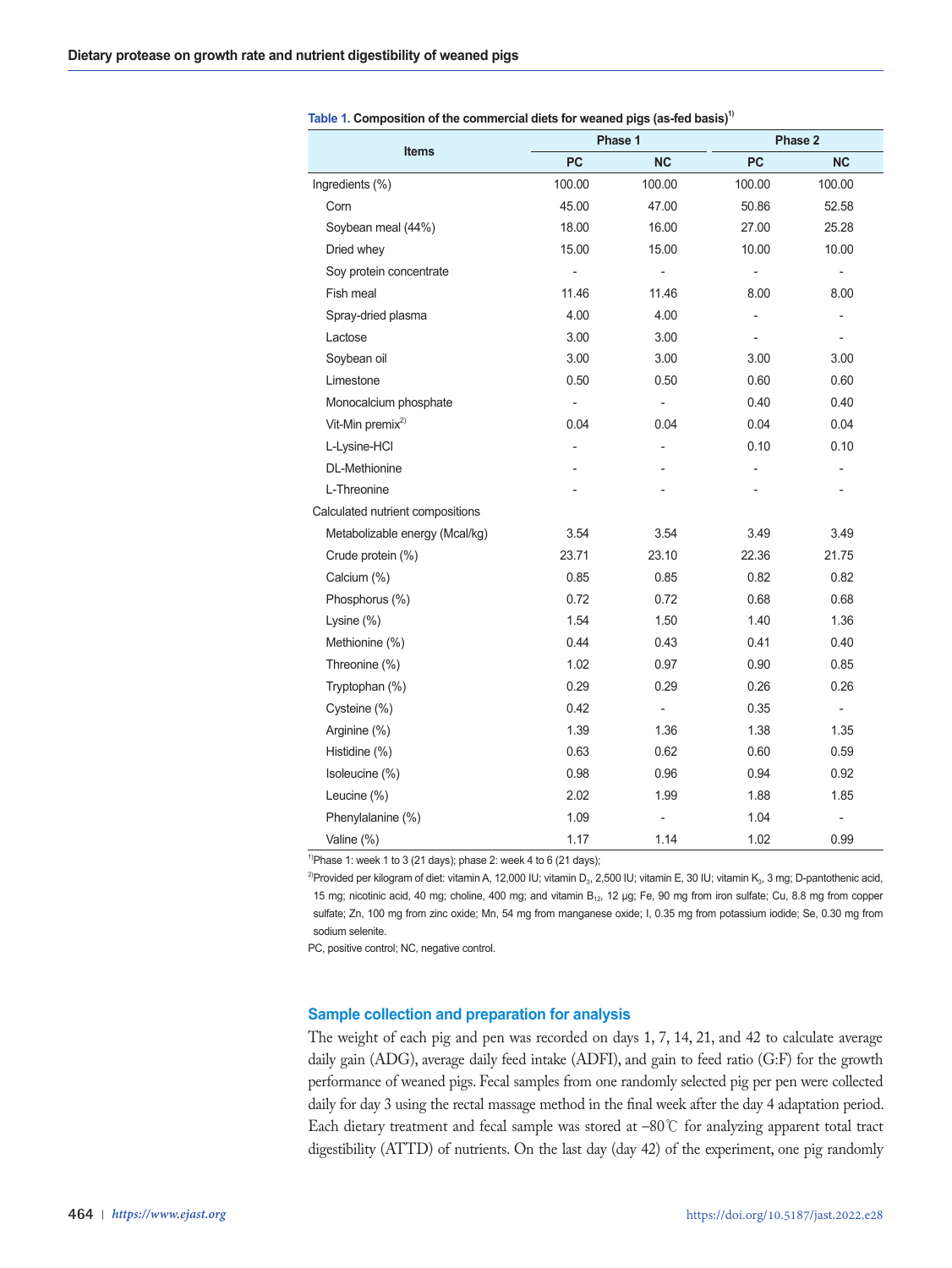selected from each pen (five pigs from each treatment) was anesthetized by an intramuscular injection of xylazine (20 mg per 20 kg of BW; ES Inc, , Korea) and euthanized by  $CO_2$  gas [5]. Ileal digesta were collected and stored at −20℃ for analyzing apparent ileal digestibility (AID) of nutrients. A 3-cm ileal segment was collected and washed with distilled water, and then the samples were prepared for morphological analysis following the method of previous research [13].

#### **Chemical analysis**

Stored samples (diet, ileal digesta, and feces) were thawed and dried in a forced-air drying oven at 60℃, and then finely ground using a coffee grinder before chemical analysis. The dried samples were analyzed for dry matter (DM), gross energy (GE) by bomb calorimetry (Model C2000, IKA®, Staufen, Germany), and CP using the Kjeldahl method, The Cr concentrations of diets, ileal digesta and fecal samples were determined using graphite furnace atomic absorption spectrometry (Hitachi Z-5000 Absorption Spectrophotometer, Hitachi High-Technologies, Tokyo, Japan). The procedures for DM and CP analyses were based on the methods of AOAC International [14]. The AID and ATTD of DM, GE, and CP were calculated for each dietary treatment based on a previous report [15].

#### **Intestinal morphology analysis**

The measurements of intestinal morphology included villus height (VH), villus width, villus area, crypt depth (CD), VH to CD ratio (VH:CD), and the number of goblet cells, and were conducted as described previously [5]. The ileal tissue samples were immersed in paraffin, mounted on glass slides (5-μm thickness), and stained with hematoxylin and eosin. The stained samples were scanned using a light microscope (Eclipse TE2000, Nikon, Tokyo, Japan) equipped with a charge-coupled device camera (DS-Fi1, Nikon), and all measurements were conducted using NIS-Elements BR software 3.00 (Nikon).

## **Statistical analysis**

Data were analyzed using the General Linear Model Procedure of SAS (Version 9.4, 2013, SAS, Cary, NC, USA) in a randomized complete block design with the initial BW as a block. The pen was the experimental unit. The statistical model for growth performance, AID and ATTD, intestinal morphology, and number of goblet cells included the effects of dietary treatments as a fixed effect. Statistical significance and tendency were considered at  $p < 0.05$  and  $0.05 \le p < 0.10$ , respectively.

## **RESULTS**

## **Growth performance**

Pigs fed PC and PRO diets increased (*p* < 0.05) final BW, ADG, and G:F from d 1 to 21 compared with the NC diet (Table 2). Moreover, PC and PRO had higher ( $p < 0.05$ ) final BW and ADG during the overall experimental period than NC. However, no differences in the growth performance of weaned pigs were found over the overall experimental period between PC and PRO treatments.

#### **Nutrient digestibility**

The AID of DM, CP, and energy was greater ( $p < 0.05$ ) in the PC and PRO groups than in the NC group (Table 3). Moreover, pigs fed PC and PRO increased (*p* < 0.05) ATTD of CP compared with those fed NC. However, the PRO diet did not differ in nutrient digestibility from the PC diet.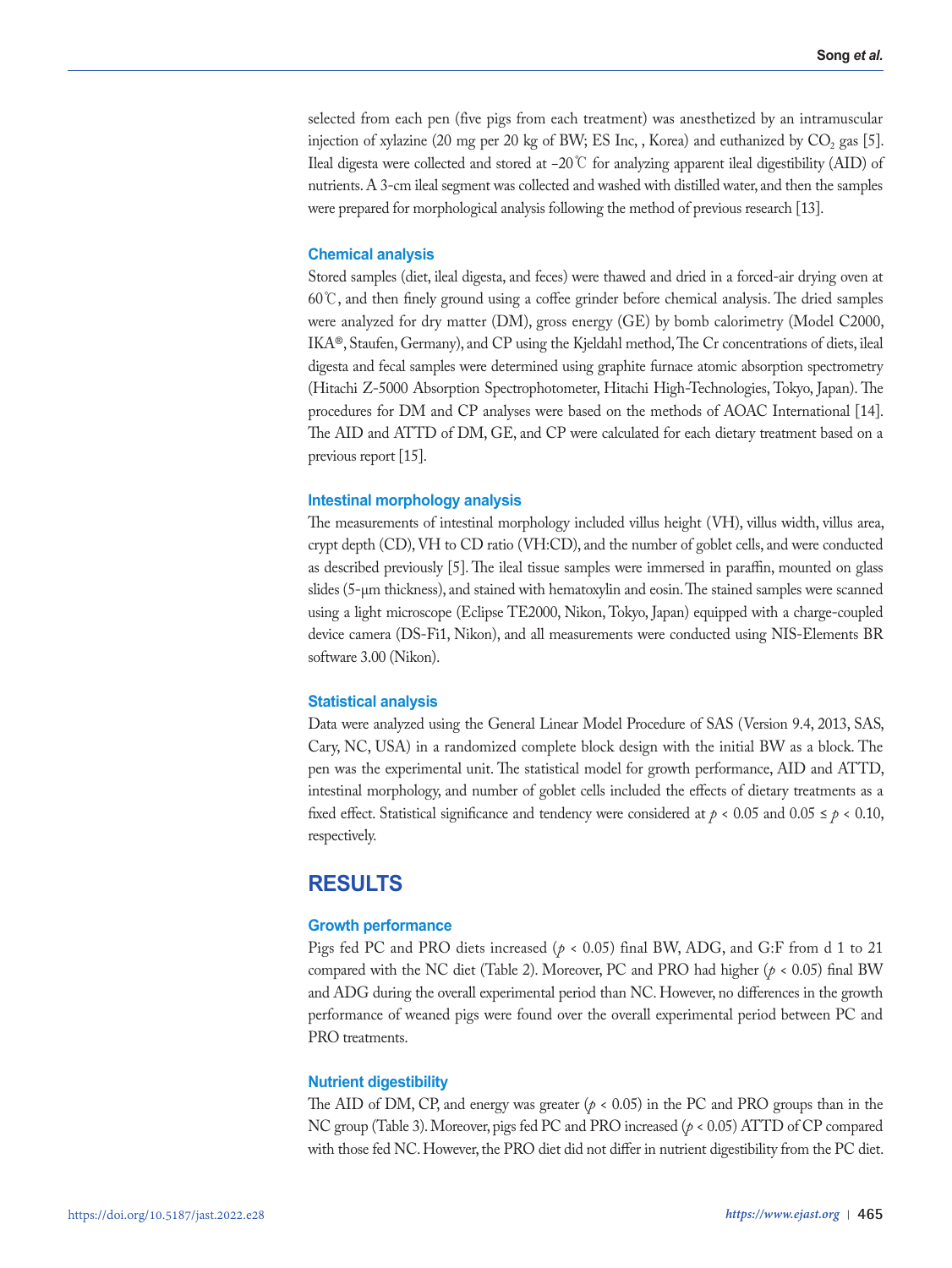|                        |                 | Dietary treatment <sup>2)</sup> | <b>SEM</b>          | p-value |             |
|------------------------|-----------------|---------------------------------|---------------------|---------|-------------|
| Items                  | <b>PC</b>       | <b>NC</b>                       | <b>PRO</b>          |         | <b>Diet</b> |
| Day 1 to 21            |                 |                                 |                     |         |             |
| Initial BW (kg)        | 7.00            | 6.99                            | 6.90                | 0.068   | 0.512       |
| Final BW (kg)          | $17.75^a$       | 16.00 <sup>b</sup>              | $17.88^{\circ}$     | 0.282   | ${}_{0.05}$ |
| $ADG$ (g/d)            | $511.90^a$      | 428.94 <sup>b</sup>             | $522.83^{a}$        | 13.66   | ${}_{0.05}$ |
| $ADFI$ (g/d)           | 649.71          | 643.38                          | 644.66              | 30.03   | 0.988       |
| $G$ :F $(g/g)$         | $0.796^{\circ}$ | $0.660^{b}$                     | $0.811^a$           | 0.027   | < 0.05      |
| Day 22 to 42           |                 |                                 |                     |         |             |
| Initial BW (kg)        | $17.75^a$       | $16.00^{b}$                     | $17.88^{a}$         | 0.282   | ${}_{0.05}$ |
| Final BW (kg)          | $32.50^{\circ}$ | 30.26 <sup>b</sup>              | $32.95^a$           | 0.504   | ${}_{0.05}$ |
| $\overline{ADG}$ (g/d) | 702.40          | 679.02                          | 717.84              | 23.14   | 0.510       |
| ADFI (g/d)             | 1,200.68        | 1,201.81                        | 1,224.98            | 55.01   | 0.941       |
| $G$ :F $(g/g)$         | 0.585           | 0.565                           | 0.586               | 0.030   | 0.870       |
| Day 1 to 42            |                 |                                 |                     |         |             |
| Initial BW (kg)        | 7.00            | 6.99                            | 6.90                | 0.068   | 0.512       |
| Final BW (kg)          | $32.50^{\circ}$ | 30.26 <sup>b</sup>              | $32.95^a$           | 0.504   | < 0.05      |
| $\overline{ADG}$ (g/d) | $607.15^a$      | 553.98 <sup>b</sup>             | 620.33 <sup>a</sup> | 11.69   | < 0.05      |
| ADFI (g/d)             | 921.84          | 925.62                          | 934.66              | 34.08   | 0.963       |
| $G$ :F $(g/g)$         | 0.659           | 0.598                           | 0.664               | 0.027   | 0.206       |

**Table 2. Growth performance of weaned pigs fed diets with positive control (PC), negative control (NC)**  and NC + 0.02% dietary protease (PRO) supplementation diets<sup>1)</sup>

 $1$ <sup>1)</sup>Each value is the mean of 5 replicates (6 pigs per pen).

 $^{2}$ PC, CP = 23.71% (phase1) and 22.36% (phase2); NC, 0.61% less CP than PC.

<sup>a,b</sup>Means with different letters represent statistical significance ( $p < 0.05$ ).

BW, body weight; ADG, average daily gain; ADFI, average daily feed intake; G:F, gain to feed ratio.

**Table 3. Apparent ileal digestibility (AID) and apparent total tract digestibility (ATTD) of weaned pigs fed diets with positive control (PC), negative control (NC), and NC + 0.02% dietary protease (PRO)**  supplementation diets<sup>1)</sup>

| <b>Items</b>      | Dietary treatment <sup>2)</sup> |             |                    | <b>SEM</b> | p-value     |
|-------------------|---------------------------------|-------------|--------------------|------------|-------------|
|                   | <b>PC</b>                       | <b>NC</b>   | <b>PRO</b>         |            | <b>Diet</b> |
| <b>AID</b>        |                                 |             |                    |            |             |
| Dry matter $(\%)$ | $79.64^{\circ}$                 | $75.82^{b}$ | 79.18 <sup>a</sup> | 0.45       | ${}_{0.05}$ |
| Crude protein (%) | 75.17 <sup>a</sup>              | $72.37^{b}$ | 76.28 <sup>a</sup> | 0.36       | ${}_{0.05}$ |
| Energy (%)        | $80.89^{a}$                     | $76.89^{b}$ | $79.65^{\circ}$    | 0.43       | ${}_{0.05}$ |
| <b>ATTD</b>       |                                 |             |                    |            |             |
| Dry matter $(\%)$ | 86.48                           | 85.89       | 86.52              | 0.46       | 0.565       |
| Crude protein (%) | $83.79^{a}$                     | $82.72^{b}$ | 84.11 <sup>a</sup> | 0.19       | ${}_{0.05}$ |
| Energy (%)        | 88.51                           | 87.28       | 88.26              | 0.49       | 0.215       |

 $\overline{^{1}}$ Each value is the mean of 5 replicates (6 pigs per pen).

<sup>2)</sup>PC, CP = 22.36% (phase2); NC, 0.61% less CP than PC.

a,bMeans with different letters represent statistical significance ( $p < 0.05$ ).

## **Goblet cell number and intestinal morphology**

The number of goblet cells in the pigs fed PRO significantly exceeded (*p* < 0.05) that of those fed PC and NC (Table 4). Furthermore, pigs fed with PC and PRO increased (*p* < 0.05) VH and VH:CD in the ileum compared with those fed with NC. In contrast, no difference was observed in ileal morphology between the PC and PRO treatments.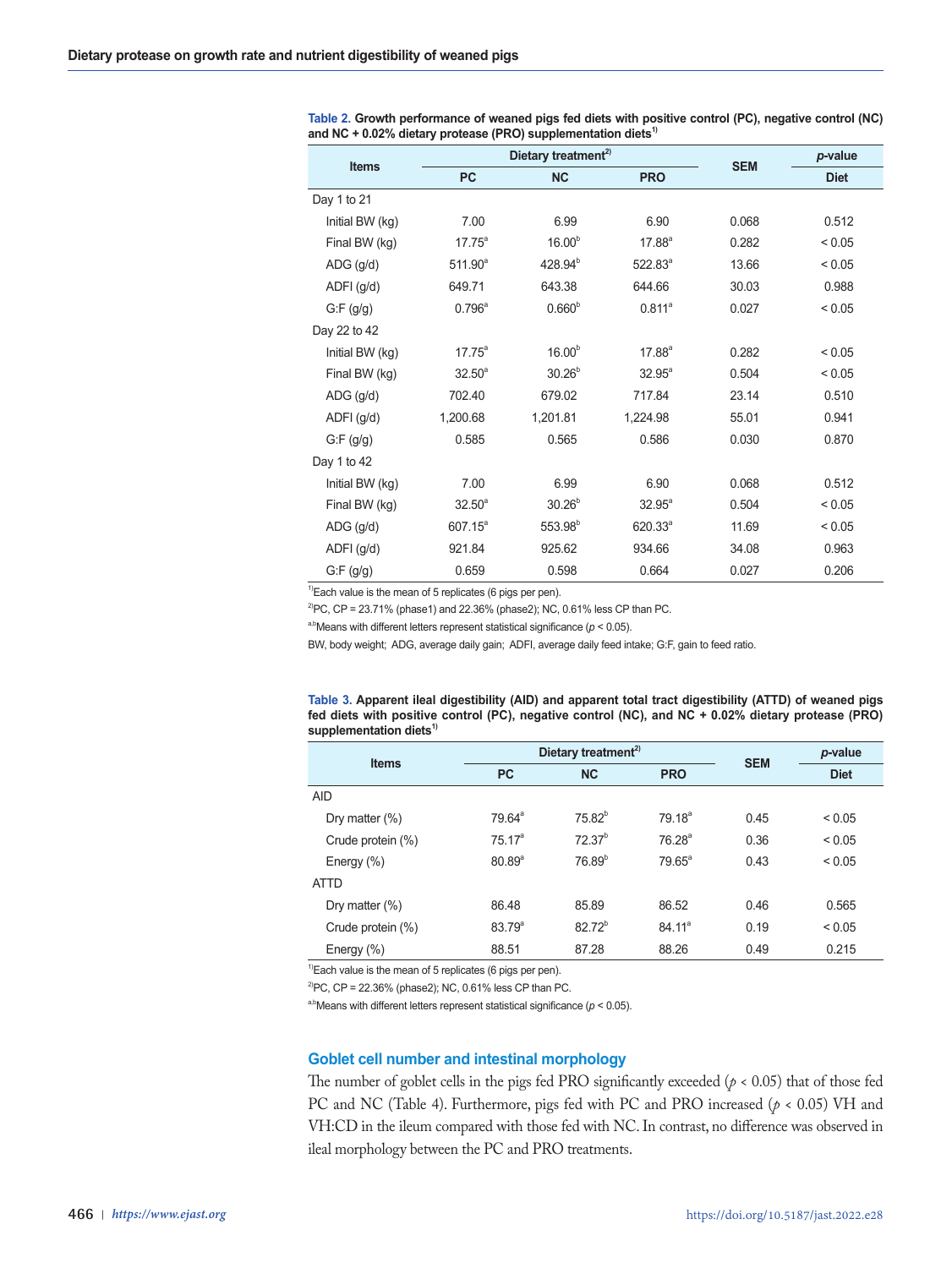| <b>Items</b>            |                       | Dietary treatment <sup>2)</sup> | <b>SEM</b>        | p-value |             |
|-------------------------|-----------------------|---------------------------------|-------------------|---------|-------------|
|                         | <b>PC</b>             | <b>NC</b>                       | <b>PRO</b>        |         | <b>Diet</b> |
| Goblet cells (n)        | 11 $27^a$             | $10.84^{\circ}$                 | $15.77^{b}$       | 1.08    | < 0.05      |
| Villus height (µm)      | $294.89$ <sup>a</sup> | $233.79^{b}$                    | $322.95^{\circ}$  | 19.27   | < 0.05      |
| Crypt depth $(\mu m)$   | 88.25                 | 93.88                           | 92.40             | 6.32    | 0.811       |
| $VH:CD$ ( $µm/µm$ )     | 3.36 <sup>a</sup>     | $2.51^{b}$                      | 3.50 <sup>a</sup> | 0.18    | < 0.05      |
| Villus width (µm)       | 111.40                | 112.38                          | 104.66            | 6.89    | 0.697       |
| Villus area $(\mu m^2)$ | 23.800                | 21.977                          | 22,939            | 1.872   | 0.792       |

**Table 4. Ileal morphology of weaned pigs fed diets with positive control (PC), negative control (NC), and**  NC + 0.02% dietary protease (PRO) supplementation diets<sup>1)</sup>

 $1$ <sup>1)</sup>Each value is the mean of 5 replicates (6 pigs per pen).

 $^{2}$ PC, CP = 23.71% (phase1) and 22.36% (phase2); NC, 0.61% less CP than PC.

a,bMeans with different letters represent statistical significance ( $p < 0.05$ ).

VH:CD, villus height to crypt depth ratio.

## **DISCUSSION**

After weaning, piglets suffer from several stresses due to physiological, environmental, and immunological changes [16,17]. In particular, the immediate transition of feed from liquid milk to solid diet decreases feed intake, and nutrient digestibility and thus compromises growth performance [18]. This occurs because during this period, the activity of endogenous enzymes is not yet established to digest plant nutrients (i.e., solid diet) [19]. Furthermore, the solid diet may cause cell loss by friction, and feed antigen can induce the inflammation and alteration of VH, which is highly associated with nutrient digestibility [18–20].

Weaning pigs may not well digest the protein from SBM for various reasons. The most common reason is that the digestive system is not completely developed and the activity of digestive enzymes is low during the weaning period [7,21,22]. The exogenous PRO has been investigated for its positive effect on the digestibility of dietary protein in a corn-SBM based diet in the weaning but not in the growing-finishing period [5,7,23]. This study showed that PRO supplementation improved nutrient digestibility and the growth performance of weaned pigs. This result agrees with previous research that adding exogenous enzymes is more effective in piglets weighing < 20 kg [23], and previous research has also reported an improvement in nutrient utilization efficiency using PRO as a stand-alone enzyme [5,7]. Another problem during the weaning period is the increased resistance of the disulfide linkage of soy protein to digestion [6, 24]. Intestinal maturity is closely related to nutrient digestibility and the growth performance of piglets [3], and among other parameters, well-developed VH and CD can contribute to high feed intake of weaned pigs, which can have positive effects on growth performance [18]. Studies have also reported that plant protein sources impair intestinal morphology and PRO supplementation attenuates the morphological damage, due to increased degradation of ANFs [5,7,8]. In this study, increased digestibility of nutrients by PRO supplementation induced increased growth performance, which is believed to be closely associated with intestinal development and improvement of diarrhea. Moreover, improved protein digestion and absorption, especially AID of CP, reduces the flow of undigested proteins into the large intestine, thereby preventing the proliferation of pathogenic microbes and their harmful metabolites [25]. This study's results agree with those of some previous studies conducted using proteolytic enzymes as an exogenous enzyme [5,23,26].

In the intestine, goblet cells secrete mucins that form a mucus layer, which serves as a barrier function to prevent the antigens from attachment to the intestinal epithelium [19]. Therefore, the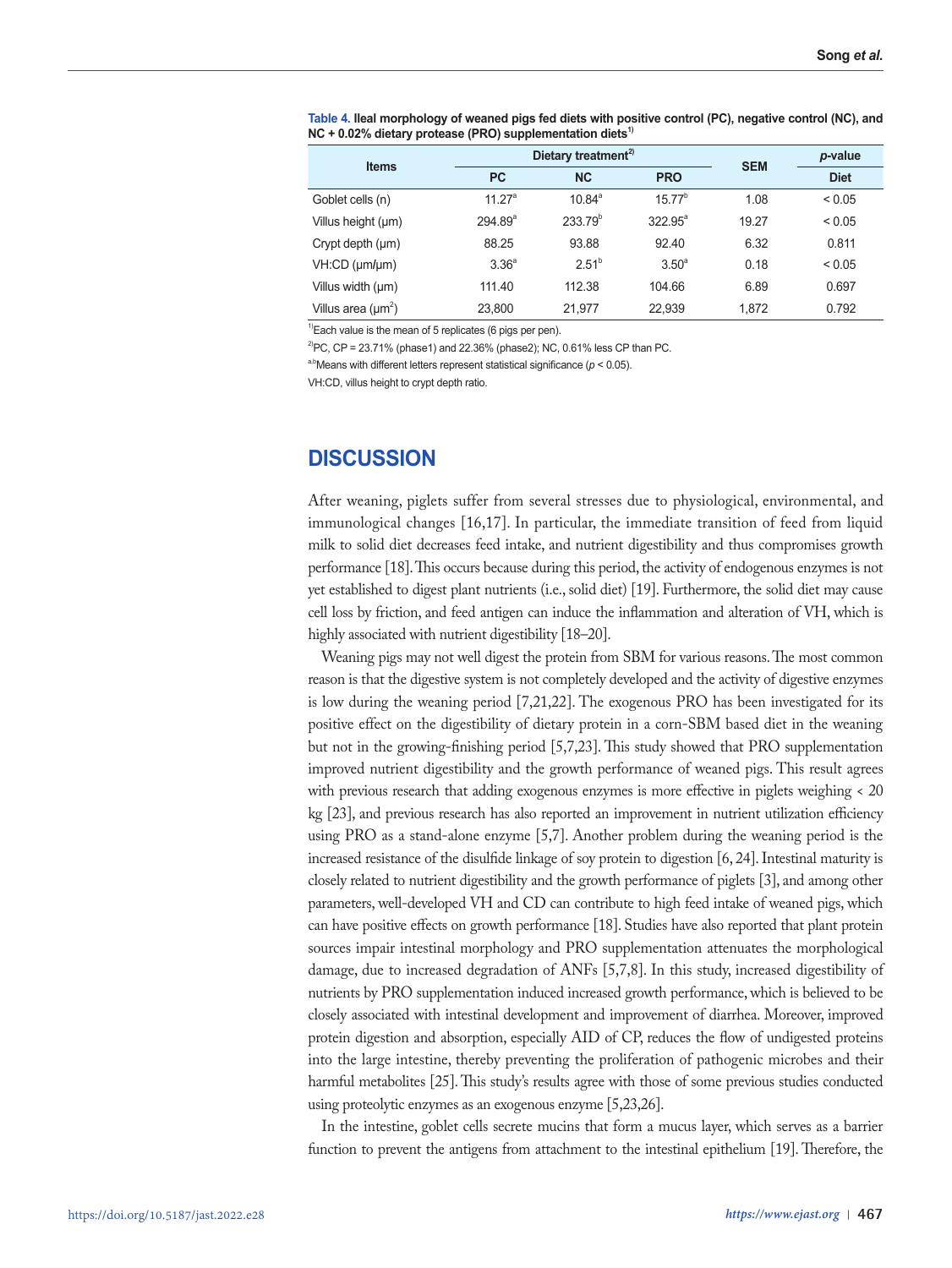thickness of this mucus layer and the number of goblet cells are essential for preventing pathogen invasion. In this study, the number of goblet cells was increased by PRO supplementation, which might be due to an improved intestinal morphology. In the intestine, metabolites or toxins from bacteria, as well as the feed antigen in the SBM, can cause inflammation [27]; this inflammation is also accompanied by damage to epithelial cells and a decrease in growth efficiency [18,28]. However, PRO addition prevented the inflammation of epithelial cells by degrading the feed antigen in SBM and preventing enteropahogen proliferation, which may be the reason for the increased number of goblet cells [5,9,19].

# **CONCLUSION**

This study suggests that the addition of dietary PRO in a lower CP diet improves growth performance and nutrient digestibility of weaned pigs as much as a commercial weaner diet by modulating the intestinal morphology.

# **REFERENCES**

- 1. Muscat A, de Olde EM, de Boer IJM, Ripoll-Bosch R. The battle for biomass: a systematic review of food-feed-fuel competition. Glob Food Secur. 2020;25:100330. https://doi. org/10.1016/j.gfs.2019.100330
- 2. Berrazaga I, Micard V, Gueugneau M, Walrand S. The role of the anabolic properties of plantversus animal-based protein sources in supporting muscle mass maintenance: a critical review. Nutrients. 2019;11:1825. https://doi.org/10.3390/nu11081825
- 3. Diether NE, Willing BP. Microbial fermentation of dietary protein: an important factor in diet–microbe–host interaction. Microorganisms. 2019;7:19. https://doi.org/10.3390/ microorganisms7010019
- 4. Wu JJ, Cao CM, Ren DD, Zhang Y, Kou YN, Ma LY, et al. Effects of soybean antigen proteins on intestinal permeability, 5-hydroxytryptamine levels and secretory IgA distribution in the intestine of weaned piglets. Ital J Anim Sci. 2016;15:174-80. https://doi.org/10.1080/18 28051x.2016.1148559
- 5. Park S, Lee JJ, Yang BM, Cho JH, Kim S, Kang J, et al. Dietary protease improves growth performance, nutrient digestibility, and intestinal morphology of weaned pigs. J Anim Sci Technol. 2020;62:21-30. https://doi.org/10.5187/jast.2020.62.1.21
- 6. Zhou SF, Sun ZW, Ma LZ, Yu JY, Ma CS, Ru YJ. Effect of feeding enzymolytic soybean meal on performance, digestion and immunity of weaned pigs. Asian-Australas J Anim Sci. 2011;24:103-9. https://doi.org/10.5713/ajas.2011.10205
- 7. Zuo J, Ling B, Long L, Li T, Lahaye L, Yang C, et al. Effect of dietary supplementation with protease on growth performance, nutrient digestibility, intestinal morphology, digestive enzymes and gene expression of weaned piglets. Anim Nutr. 2015;1:276-82. https://doi. org/10.1016/j.aninu.2015.10.003
- 8. Wedekind KJ, Chen J, Yan F, Escobar J, Vazquez-Anon M. Efficacy of a mono-component protease is affected by trypsin inhibitor concentration in soybean meal. Anim Feed Sci Technol. 2020;265:114502. https://doi.org/10.1016/j.anifeedsci.2020.114502
- 9. Lee JJ, Kang J, Park S, Cho JH, Oh S, Park DJ, et al. Effects of dietary protease on immune responses of weaned pigs. J Anim Sci Technol. 2020;62:174-9. https://doi.org/10.5187/ jast.2020.62.2.174
- 10. Zhang Y, Chen DW, Yu B, He J, Yu J, Mao XB, et al. Spray-dried chicken plasma improves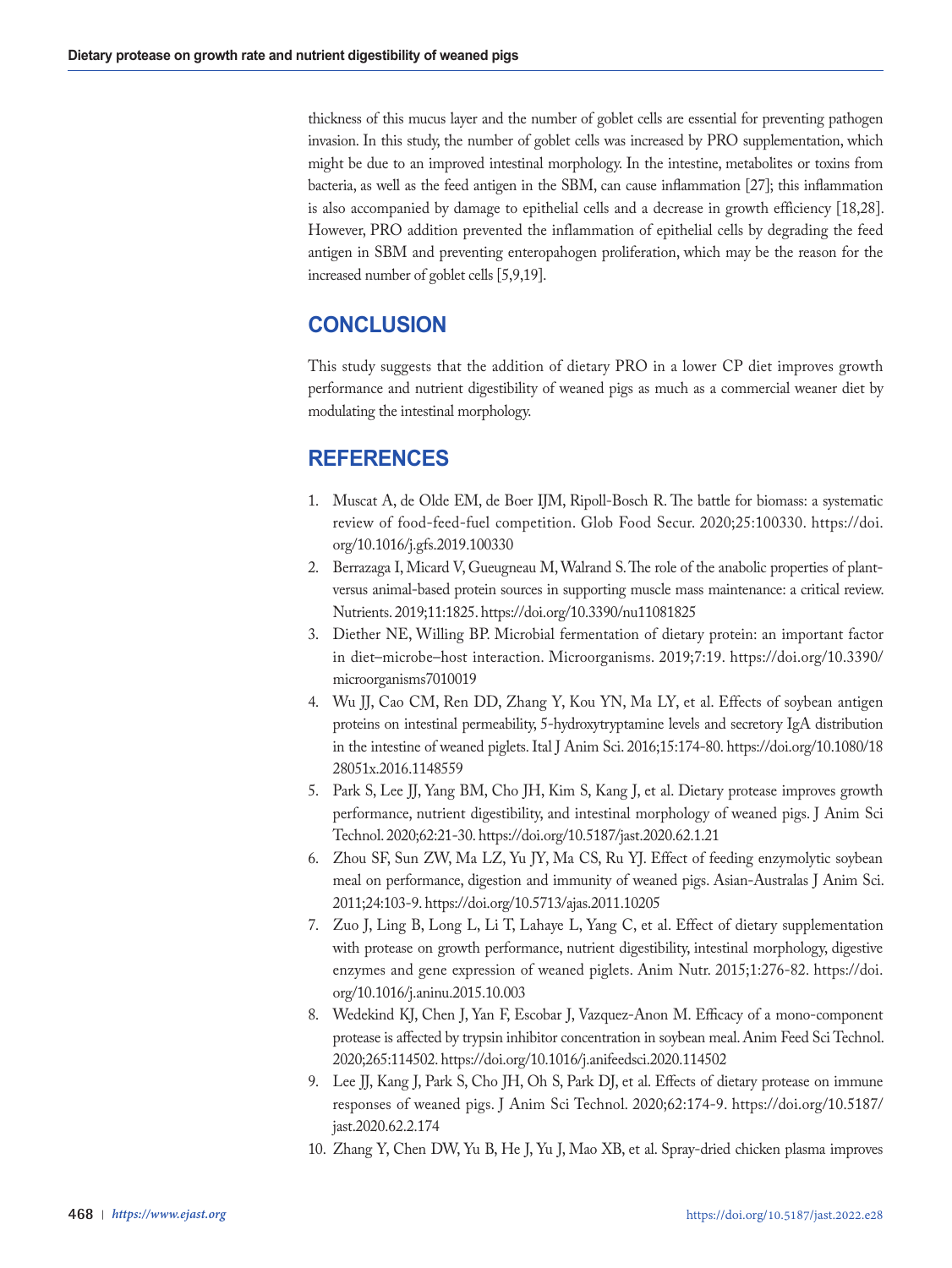intestinal digestive function and regulates intestinal selected microflora in weaning piglets. J Anim Sci. 2015;93:2967-76. https://doi.org/10.2527/jas.2014-8820

- 11. Lee JJ, Choe J, Kang J, Cho JH, Park S, Perez-Maldonado R, et al. Dietary protease improves growth rate and protein digestibility of growing-finishing pigs. J Anim Sci Technol. 2020;62:313-20. https://doi.org/10.5187/jast.2020.62.3.313
- 12. NRC [National Research Council]. Nutrient requirements of swine. 11th rev. ed. Washington, DCA: National Academies Press; 2012.
- 13. Liu Y, Choe J, Kim S, Kim B, Campbell JM, Polo J, et al. Dietary spray-dried plasma improves intestinal morphology of mated female mice under stress condition. J Anim Sci Technol. 2018;60:10. https://doi.org/10.1186/s40781-018-0169-5
- 14. AOAC [Association of Official Analytical Chemists] International. Official methods of analysis of AOAC international. 21st ed. Gaithersburg, MD: AOAC International; 2019.
- 15. Stein HH, Seve B, Fuller MF, Moughan PJ, de Lange CFM. Invited review: amino acid ̀ bioavailability and digestibility in pig feed ingredients: terminology and application. J Anim Sci. 2007;85:172-80. https://doi.org/10.2527/jas.2005-742
- 16. Campbell JM, Crenshaw JD, Polo J. The biological stress of early weaned piglets. J Anim Sci Biotechnol. 2013;4:19. https://doi.org/10.1186/2049-1891-4-19
- 17. Moeser AJ, Pohl CS, Rajput M. Weaning stress and gastrointestinal barrier development: implications for lifelong gut health in pigs. Anim Nutr. 2017;3:313-21. https://doi. org/10.1016/j.aninu.2017.06.003
- 18. Pluske JR, Turpin DL, Kim JC. Gastrointestinal tract (gut) health in the young pig. Anim Nutr. 2018;4:187-96. https://doi.org/10.1016/j.aninu.2017.12.004
- 19. Xiong X, Tan B, Song M, Ji P, Kim K, Yin Y, et al. Nutritional intervention for the intestinal development and health of weaned pigs. Front Vet Sci. 2019;6:46. https://doi.org/10.3389/ fvets.2019.00046
- 20. McCracken BA, Spurlock ME, Roos MA, Zuckermann FA, Gaskins HR. Weaning anorexia may contribute to local inflammation in the piglet small intestine. J Nutr. 1999;129:613-9. https://doi.org/10.1093/jn/129.3.613
- 21. Kelly D, Smyth JA, McCracken KJ. Digestive development of the early-weaned pig: 1. effect of continuous nutrient supply on the development of the digestive tract and on changes in digestive enzyme activity during the first week post-weaning. Br J Nutr. 1991;65:169-80. https://doi.org/10.1079/bjn19910078
- 22. Lee JJ, Choi SH, Cho JH, Choe J, Kang J, Kim S, et al. Effects of dietary carbohydrases on productive performance and immune responses of lactating sows and their piglets. J Anim Sci Technol. 2019;61:359-65. https://doi.org/10.5187/jast.2019.61.6.359
- 23. Zhang GG, Yang ZB, Wang Y, Yang WR, Zhou HJ. Effects of dietary supplementation of multi-enzyme on growth performance, nutrient digestibility, small intestinal digestive enzyme activities, and large intestinal selected microbiota in weanling pigs. J Anim Sci. 2014;92:2063-9. https://doi.org/10.2527/jas.2013-6672
- 24. Wang D, Piao XS, Zeng ZK, Lu T, Zhang Q, Li PF, et al. Effects of keratinase on performance, nutrient utilization, intestinal morphology, intestinal ecology and inflammatory response of weaned piglets fed diets with different levels of crude protein. Asian-Australas J Anim Sci. 2011;24:1718-28. https://doi.org/10.5713/ajas.2011.11132
- 25. Pluske JR, Pethick DW, Hopwood DE, Hampson DJ. Nutritional influences on some major enteric bacterial diseases of pig. Nutr Res Rev. 2002;15:333-71. https://doi.org/10.1079/ nrr200242
- 26. O'Shea CJ, Mc Alpine PO, Solan P, Curran T, Varley PF, Walsh AM, et al. The effect of